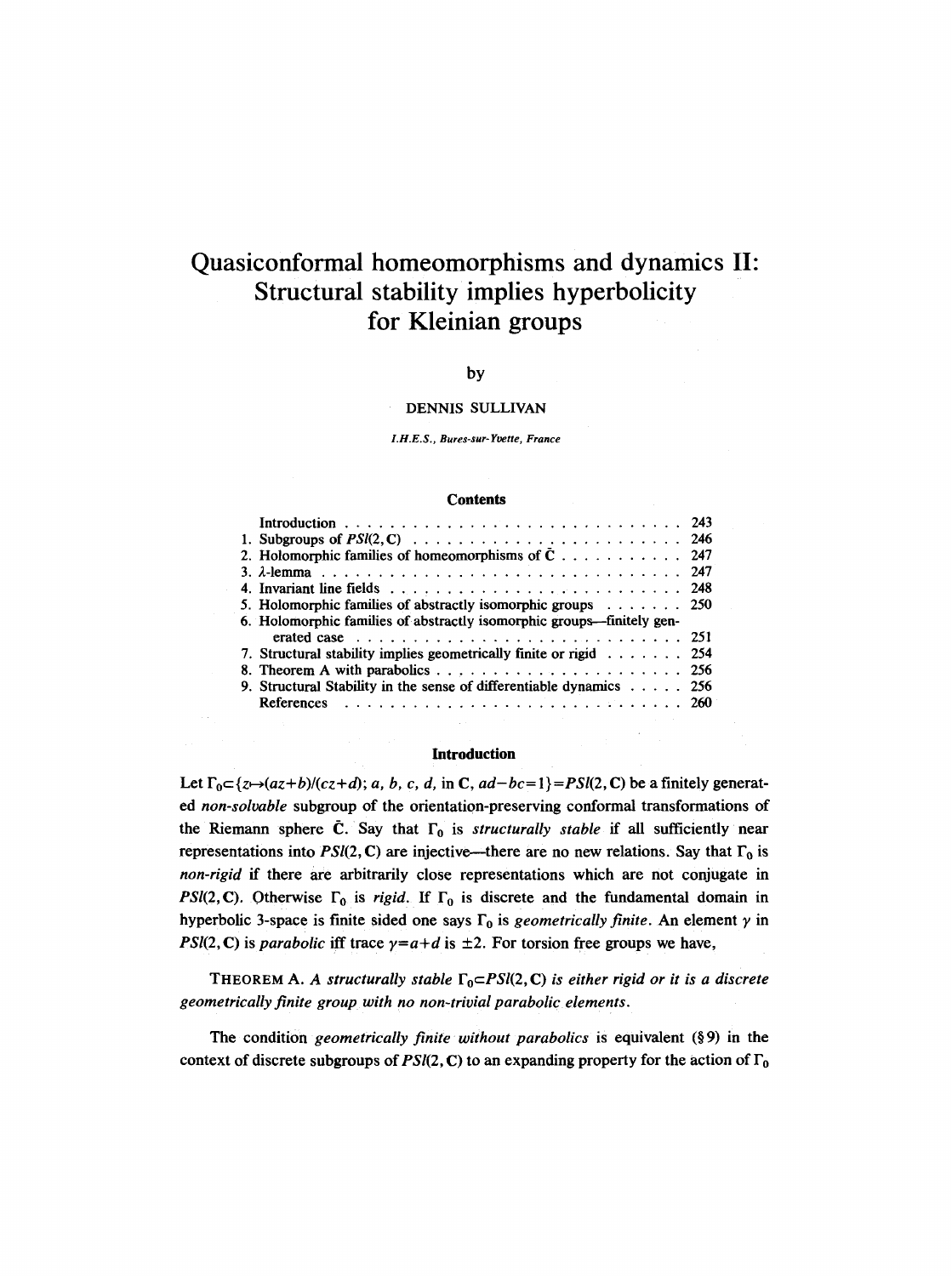in its Poincaré limit set  $\Lambda_0 \subset \bar{C}$ . Namely, for each  $x \in \Lambda_0$  there is a  $\gamma \in \Gamma_0$  so that  $|\gamma'x| > 1$ , in the spherical metric. This expanding property for  $\Gamma_0$  on its limit implies a strong form of structural stability in the sense of differentiable dynamics. Let  $\Gamma_1$  be the image of a representation of  $\Gamma_0$  into C<sup>1</sup>-diffeomorphisms of the sphere so that the generators of  $\Gamma_1$ are sufficiently  $C^1$  close to those of  $\Gamma_0$ . We allow torsion in

THEOREM B. *The representation of*  $\Gamma_0$  *onto*  $\Gamma_1$  *is also bijective. Moreover there is a minimal compact invariant set*  $\Lambda_1 \subset \tilde{C}$  *for*  $\Gamma_1$  *so that the action of*  $\Gamma_1$  *on*  $\Lambda_1$  *is topologically conjugate by a perturbation of the identity to the action of*  $\Gamma_0$  *on*  $\Lambda_0$ *, its*  $Poincaré$  limit set.

The proof of Theorem A begins with a result about a holomorphic 1-parameter family of injective representations of an arbitrary non-solvable group F. One finds two possibilities:

THEOREM 1. *Either the 1-parameter family is* 

(i) *trivial--all representation are conjugate, or it is* 

*(ii) non trivial but all representations are discrete and canonically quasiconformally conjugate on their limit sets.* 

*Acknowledgement.* Theorem 1 without the quasi-conformal part was proved independently and earlier by Bob Riley [8].

In the finitely generated case of (ii) we extend the conjugacies to quasi-conformal conjugacies in the entire sphere  $\tilde{C}$ . Combining this with the result, Sullivan [10], that with respect to quasi-conformal deformations the limit set of a finitely generated discrete group behaves as if it has measure zero, proves

THEOREM *2. A non-trivial holomorphic 1-parameter family of injective representations of a finitely generated non-solvable group consists of quasi-conformally conjugate discrete groups with non-trivial domains of discontinuity on (2.* 

Quasi-conformal conjugacies turn up because they are unique on the limit set and so depend holomorphically on the parameter. In  $\S 2$  we make the following observation which arose in conversations with Ricardo Mañe, about the dynamics of rational maps of  $\tilde{C}$ .

THEOREM. A homeomorphism  $\varphi$  of  $\bar{C}$  is quasi conformal iff  $\varphi$  is contained with *the identity in a holomorphic 1-parameter family*  $\varphi_{\lambda}$  *of homeomorphisms of*  $\tilde{C}$  (*for each x* in  $\bar{C}$ ,  $\varphi_{\lambda}(x)$  is holomorphic in  $\lambda$ ).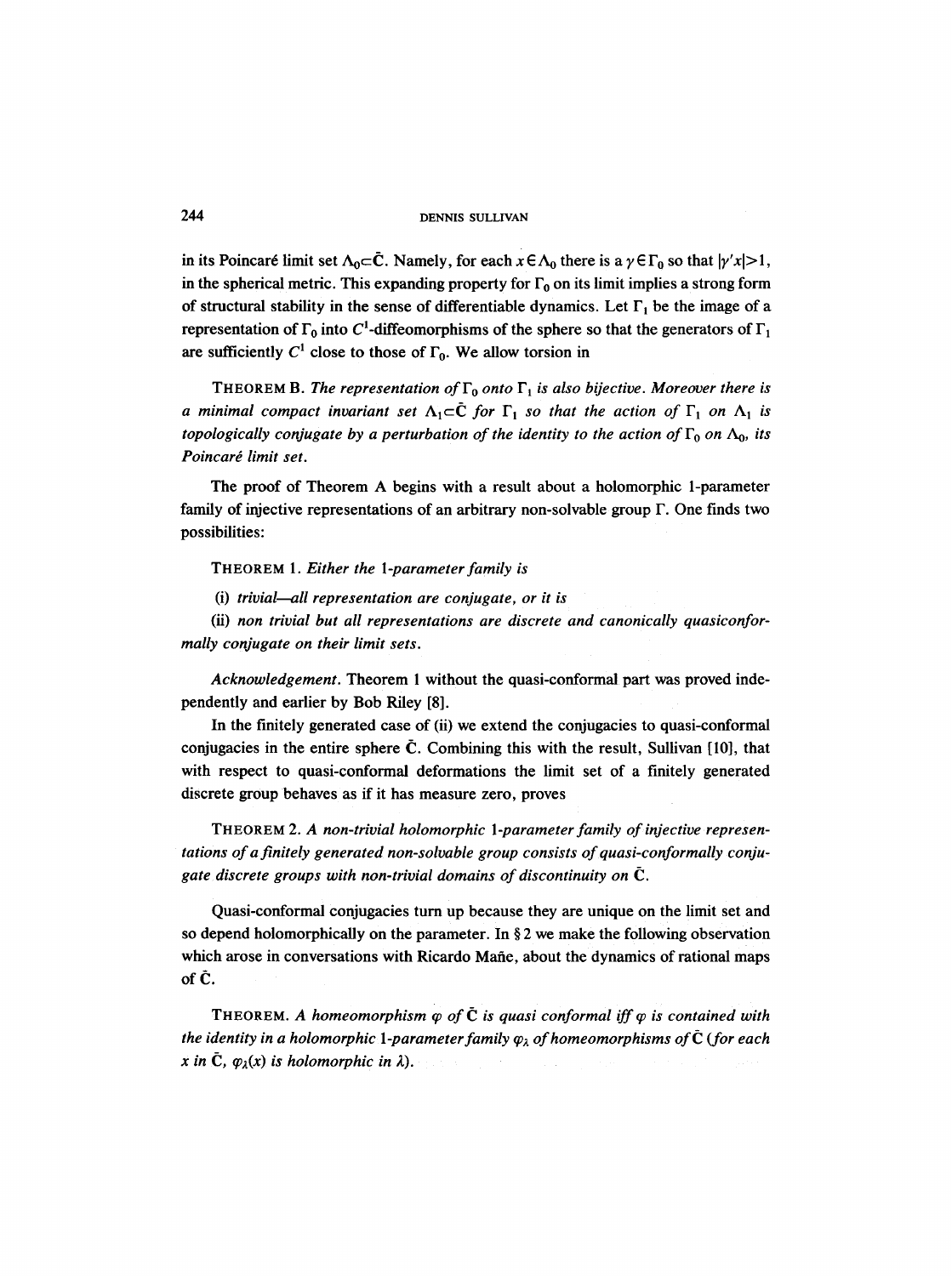#### QUASICONFORMAL HOMEOMORPHISMS AND DYNAMICS 245

A corollary of the proof of Theorem A in the torsion free case is the following.

THEOREM *C. A neighborhood of a non-rigid, structurally stable group FocPSl(2,* C) *in the variety of representations up to conjugation is non-singular, has*  dimension 3 (Euler characteristic  $\Gamma_0$ ), and consists of quasi-conformal conjugates of  $\Gamma_0$ .

There are versions of Theorems A and C (but not B) allowing parabolics and keeping these fixed during perturbations  $(\S 8)$ .

COROLLARY. *The geometrically finite torsion free Kleinian groups are precisely the quasi-conformally structurally stable groups in the sense of Bers* [3].

The proof of Theorem B that we offer has two parts. In the first part we give an abstract expanding-hyperbolicity axiom for a group action which implies this kind of *structural stability in the sense of differentiable dynamics.* In the second part we verify that all geometrically finite discrete groups without parabolics verify this hyperbolicity axiom.

In summary we have shown that either  $\Gamma_0 \subset PSl(2, \mathbb{C})$  is geometrically rigid or that an algebraic structural stability for holomorphic perturbations implies a hyperbolicity property for the action of  $\Gamma_0$  on its limit set—which in turn implies structural stability in the sense of differentiable dynamics. Thus in a natural sense of these words we have shown *structural stability is equivalent to hyperbolicity for finitely generated* nonsolvable-non rigid subgroups of *PSI(2,* C).

*Open problems.* The analogous problem *structural stability implies hyperbolicity* in the iteration theory of rational maps of  $\overline{C}$  to itself remains open and seems quite difficult. On the other hand for rational maps one knows the *structurally stable systems form an open and dense set* (see Mañe, Sad, Sullivan [7], Sullivan [12], and Sullivan-Thurston [13]). In the context of Kleinian groups we have now the opposite situation-we do not know structurally stable groups are dense (in discrete groups) but we do know by the paper here they must be hyperbolic. Here is the score card.

|                                               | Kleinian groups     | Rational maps of C            |  |
|-----------------------------------------------|---------------------|-------------------------------|--|
| Structural stability<br>implies hyperbolicity | Yes (this paper)    | ? (verified numerically)      |  |
| Structural stability<br>is open and dense     | ? (main conjecture) | Yes (Mañe, Sad, Sullivan [7]) |  |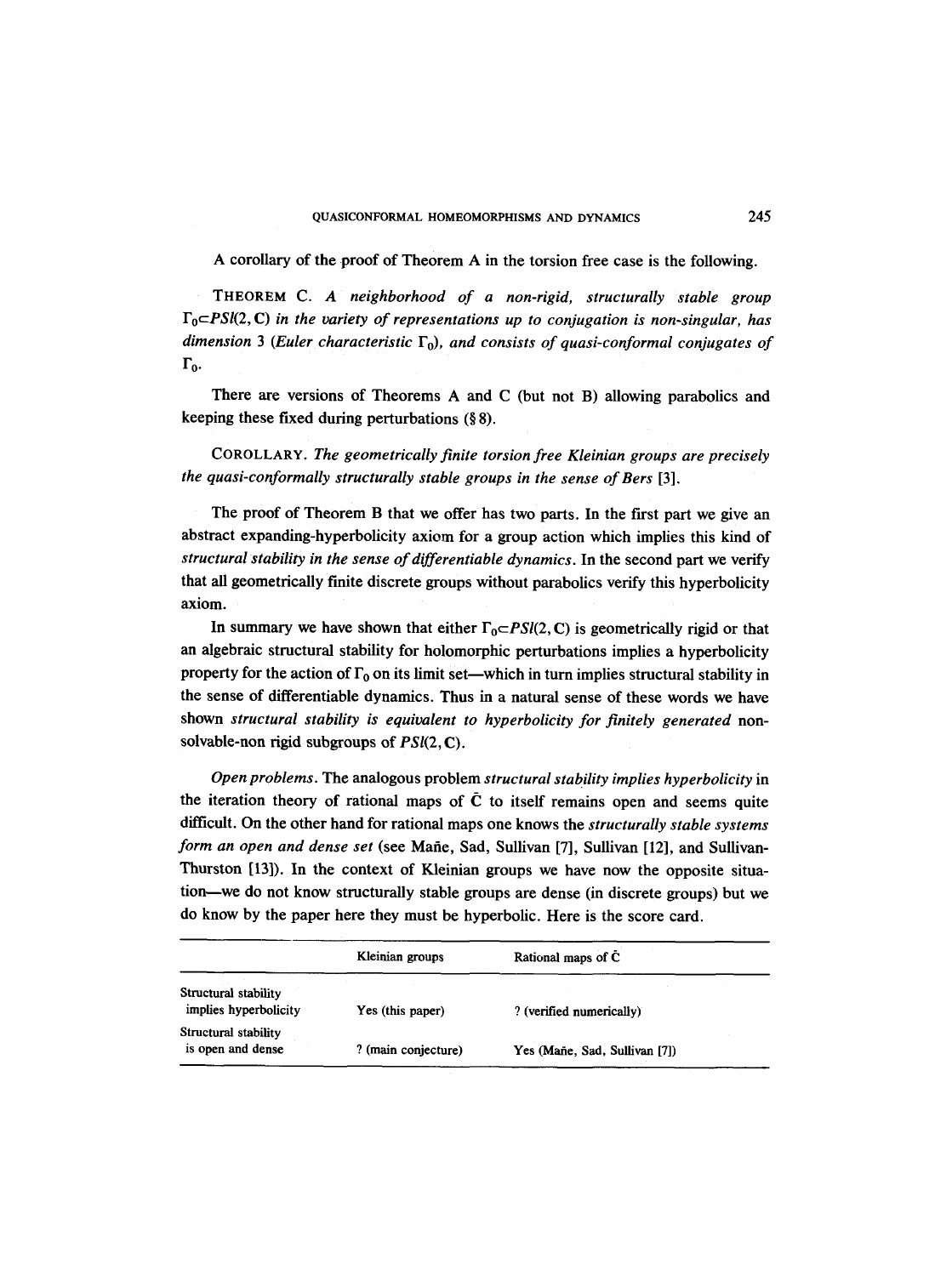§ 1. Subgroups of  $\{z \mapsto (az+b)/(cz+d)\}, a, b, c, d$  complex  $ad-bc=1\}$ 

Let  $\Gamma$  be a subgroup of  $PSI(2, \mathbb{C})$ . The following proposition and its elegant proof are certainly well known.

PROPOSITION. *After replacing F by a subgroup of index 2 if necessary, there are three possibilities:* 

 $(i)$   $\Gamma$  *is discrete.* 

(ii)  $\Gamma$  *is solvable and conjugate to a subgroup of*  $\{z \mapsto az+b\}$ .

(iii)  $\Gamma$  *is (a) dense in PSI(2, C) or (b) conjugate to a dense subgroup of PSI(2, R) or* (c) *conjugate to a dense subgroup of S0(3,* R).

*Proof.* Let G be the connected component of the identity of the topological closure  $\overline{\Gamma}$  of  $\Gamma$ . Then G is a connected sub-Lie group of  $PSI(2, \mathbb{C})$  and G is normal in  $\overline{\Gamma}$ . If G is trivial or all of *PSI(2,* C) this is case (i) or case (iii) (a). Otherwise, G fixes a point in the hyperbolic space, a plane in the hyperbolic space, or a point at infinity of the hyperbolic space. Since G is normal in  $\overline{\Gamma}$ , these objects are also fixed by  $\Gamma$  (or by a subgroup of index two).

If one of the first two possibilities doesn't yield (iii)(b) or (iii)(c) consideration of  $G$ shows that we are in case (ii). The third possibility is obviously (ii). Q.E.D.

*Remark.* Of course the cases (i) and (ii), discrete or solvable are disjoint from those of (iii). The intersection of cases (i) and (ii) are most of the *elementary discrete groups*  which are either solvable finite or solvable and contain Z or  $Z+Z$  with small index. (A<sub>5</sub> is not included.)

Now let x and y be non-trivial conjugate elements of  $PSI(2, \mathbb{C})$  with  $y=z^{-1}xz$  and  $\Gamma(x, y)$  the group generated by x and y. As usual, we think of PSI(2, C) operating on the Riemann sphere.

COROLLARY. (i) If x is hyperbolic, then  $\Gamma(x, y)$  is not solvable iff x and y do not *have a common fixed point.* 

(ii) If x is elliptic, and not of order two, then  $\Gamma(x, y)$  is not solvable iff x and y do *not have a common fixed point.* 

*Proof.* Apply (ii) of the proposition for  $\Gamma = \Gamma(x, y)$  and note  $\Gamma(x^2, y^2)$  is contained in the subgroup of index two.

COROLLARY. If x is hyperbolic and  $\Gamma(x, y)$  is solvable then  $\Gamma(x, y)$  is also Abelian *iff x and y have the same fixed points.*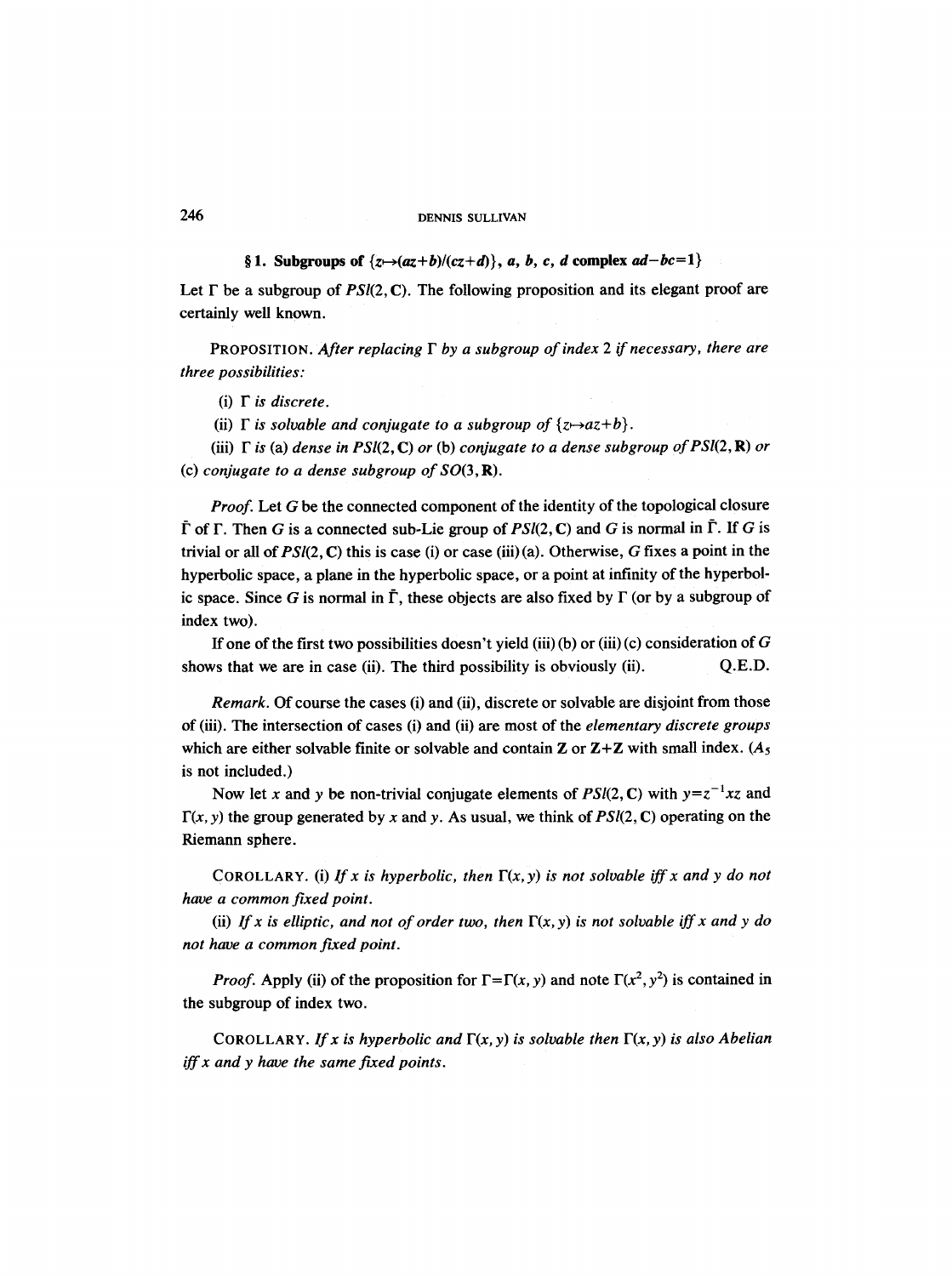*Proof.* By (ii) of proposition, we are reduced to considering a subgroup of  $\{z \rightarrow az+b\}$ . And we verify by inspection.

*Conclusion.* What z does to the fixed points of x (either elliptic or hyperbolic) is determined by the abstract group structure of  $\Gamma(x, y)$ ,  $y = z^{-1}xz$ .

## $\S$ 2. Holomorphic families of homeomorphisms of  $\tilde{\mathbf{C}}$

For  $\lambda$  in  $\{z: |z| < 1\}$  let  $\varphi_{\lambda}$  be a homeomorphism of the sphere  $\bar{C}$  so that  $\varphi_0$ =identity and for each  $x \in \bar{C}$   $\varphi_{\lambda}(x)$  is complex analytic. We say that  $\varphi$  is contained in a holomorphic family with the identity.

THEOREM. A homeomorphism  $\varphi : \bar{C} \rightarrow \tilde{C}$  is contained in a holomorphic family with *the identity iff*  $\varphi$  *is quasi-conformal.* 

*Proof.* (i) (Mañe, Sad, Sullivan [7].) If  $\varphi$  is contained in a holomorphic family with the identity (and  $\varphi$  is normalized to fix  $\infty$ ) and x, y, z are three distinct points on the plane then

$$
(x, y, z) (\lambda) = \frac{\varphi_{\lambda}(x) - \varphi_{\lambda}(y)}{\varphi_{\lambda}(z) - \varphi_{\lambda}(y)}
$$

is an analytic function on  $\{\lambda : |\lambda| < 1\}$  omitting 0, 1,  $\infty$ . By Schwarz's lemma  $(x, y, z)(\lambda)$  is Lipschitz with constant  $\leq 1$  between the Poincaré metric on the  $\lambda$ -disk and the Poincaré metric on the sphere triply punctured at  $(0, 1, \infty)$ .

Since  $(x, y, z)$  ( $\lambda$ ) measures the shape of the triangle with vertices  $(\varphi_{\lambda}(x), \varphi_{\lambda}(y), \varphi_{\lambda}(z))$  this control implies  $\varphi_{\lambda}$  is a quasi-conformal homeomorphism (definition  $\S 2$ ). This proves the first part.

(ii) (Ahlfors-Bers [2].) If  $\varphi$  is a quasi-conformal homeomorphism of  $\bar{C}$  (normalized to fix  $0, 1, \infty$ ) the conformal distortion can be regarded as a bounded by 1 measurable complex valued function  $\mu$ . For each  $\lambda$  in the unit disk of complex numbers, there is a unique normalized quasi-conformal homeomorphism  $\varphi_{\lambda}$  (depending holomorphically on  $\lambda$ ) whose conformal distortion is  $\lambda \cdot \mu$ , Ahlfors-Bers [2]. By uniqueness  $\varphi_0$ =identity and  $\varphi_1 = \varphi$ . This proves the second part.

## $\S 3.$   $\lambda$ -lemma for holomorphic motions in  $\bar{C}$

Let A be a subset of  $\tilde{C}$ . For each  $a \in A$  suppose there is an analytic function  $\varphi(a, \lambda)$ :  $\{\lambda: |\lambda| < 1\} \rightarrow \tilde{C}$  so that  $\varphi(a,0)=a$  and so that all the values  $\varphi(a,\lambda)$  for  $a \in A$  fixed are distinct.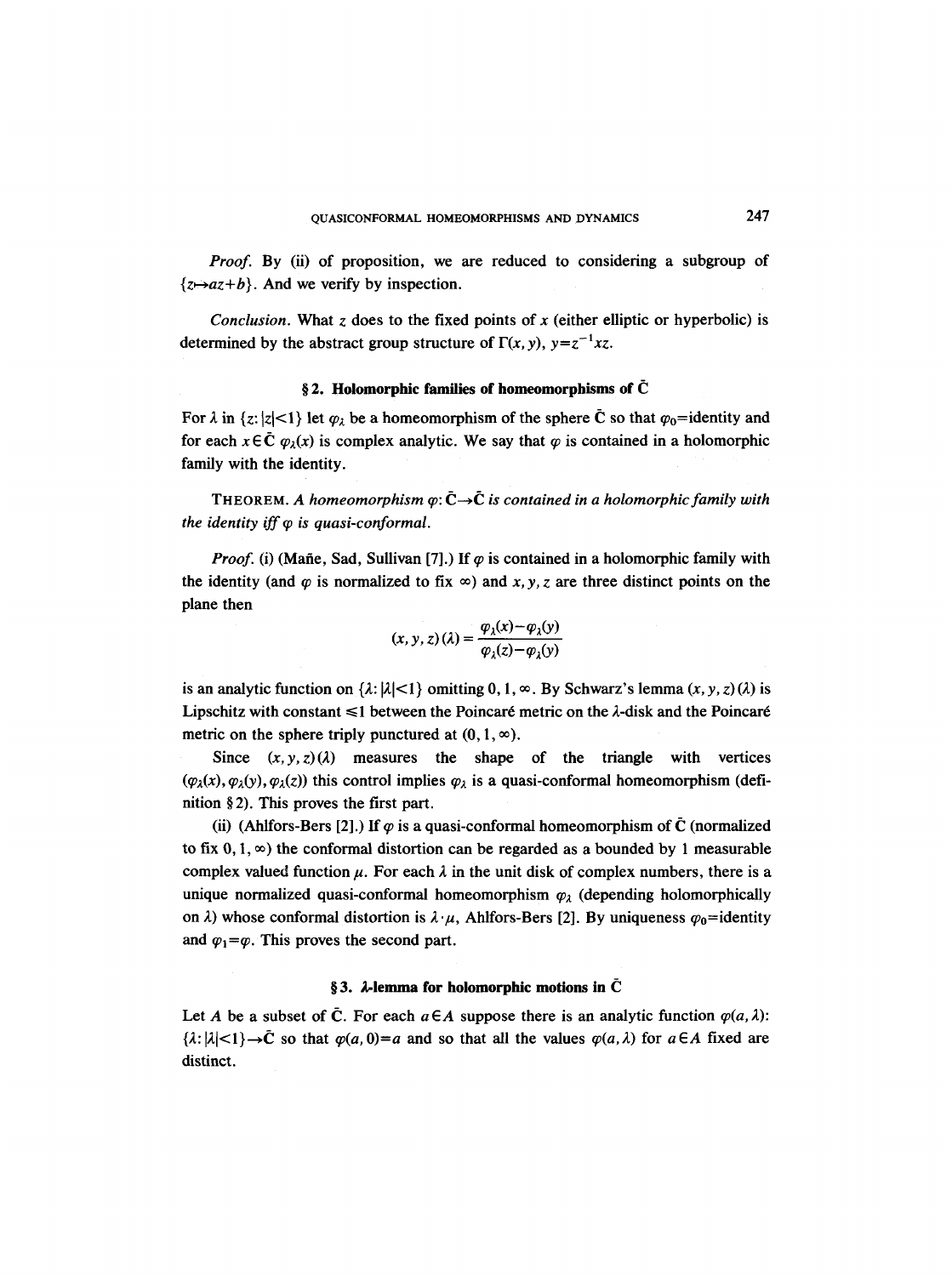If we regard  $\varphi$  as a function  $A \times D \to^{\varphi} \overline{C}$ , the hypotheses above ("analytic", "distinct") imply surprisingly that  $\varphi$  is uniformly continuous, namely, if  $\tilde{A}$ =closure A, we have the

*ties*   $\lambda$ -LEMMA. *There is a continuous map*  $\overline{A} \times D \rightarrow^{\varphi}C$  *extending*  $A \times D \rightarrow^{\varphi}C$  *which satis-*

- (i) For fixed  $\lambda$ ,  $\varphi(\lambda, \cdot)$  *is a quasi-conformal embedding of*  $\tilde{A}$  *into*  $\tilde{C}$ *.*
- (ii) *For fixed a*  $\in \overline{A}$ *,*  $\varphi(a, \cdot)$  *is analytic as a function on*  $\{\lambda : |\lambda| < 1\}$ .

*Explanation.* If  $X \subset \bar{C}$  and  $h: X \to \bar{C}$  is a topological embedding, we say h is a quasiconformal embedding if there is a constant K in  $(0, \infty)$  so that for all x in X,

$$
\lim_{\varepsilon \to 0} \sup_{(x, y) = \varepsilon} \left( \frac{\sup (h(x), h(y))}{\inf (hx, hy)} \right) < K
$$

where  $(\cdot, \cdot)$  denotes spherical distance and y is also in X.

If X is all of  $\bar{C}$ , this definition yields the class of quasi-conformal homeomorphisms which have many equivalent characterizations (cf. Ahlfors book "Quasi-conformal homeomorphisms"). For general  $X$  the definition is not always strong enough. A correct and general definition of quasiconformal deformation of X will be given in Sullivan and Thurston "Holomorphic motions ..." to appear in Acta Math.

*Proof of*  $\lambda$ *-lemma.* See Mañe, Sad, Sullivan [7].

## **w 4. Invariant line fields**

A quasi-conformal homeomorphism  $\varphi$  of  $\bar{C}$  which conjugates a set of elements *FcPSI(2, C)* to another set  $\Gamma_{\varphi} \subset \varphi^{-1} \Gamma \varphi \subset PSI(2, C)$  must satisfy the following condition, a.e.: the *conformal distorsion* of  $\varphi$  is invariant by  $\Gamma$ . There is a converse--given by the *measurable Riemann mapping theorem.* 

*The conformal distorsion of*  $\varphi$  *is defined at almost all points of*  $\tilde{C}$  *and at each of* these is either zero or consists of a line in the tangent space at the point (the major axis of a homothetic family of ellipses) and a positive real number (the eccentricity of these ellipses). Invariance by  $\gamma \in \Gamma$  means

(i) The zero set is a.e, invariant.

- (ii) The tangent lines of x and  $\gamma x$  correspond under the tangent map of  $\gamma$ , a.e.
- (iii) The eccentricities at x and  $yx$  agree, a.e.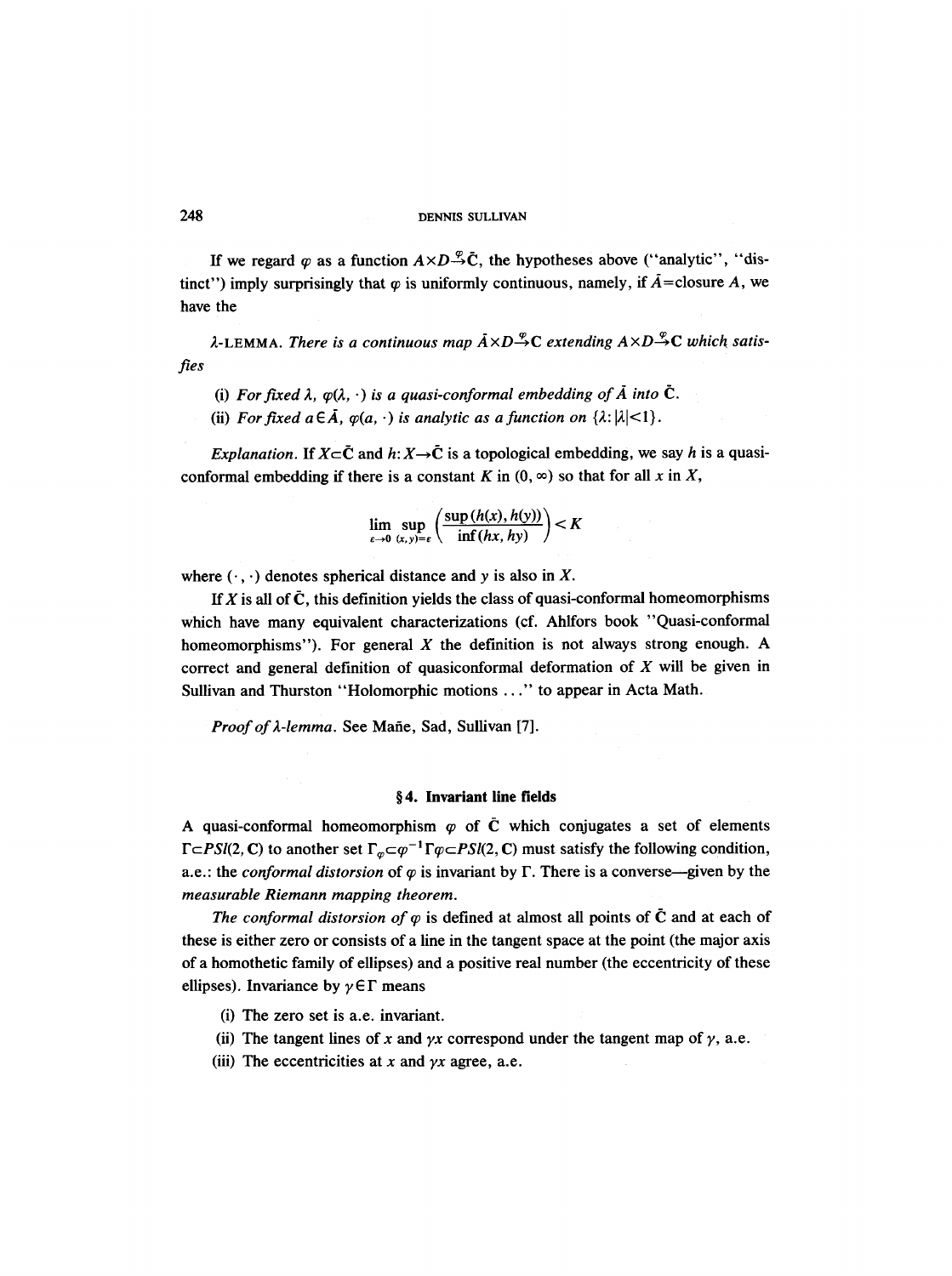So we get from  $\varphi$  a  $\Gamma$ -invariant line field and a  $\Gamma$ -invariant function. The *measurable Riemann mapping* theorem provides a converse—a  $\Gamma$ -invariant line field and function determine a quasi-conformal conjugacy of  $\Gamma$  to another part  $\varphi^{-1}\Gamma\varphi$  of *PSI(2,* C). See Ahlfors-Bers [2].

We can say precisely which  $\Gamma$  have such non-trivial invariant line fields (invariant functions always exist, e.g. the constant function). Recall the three possibilities of  $\S 1$ for  $\Gamma \subset PSL(2, \mathbb{C})$ 

- (i) discrete,
- (ii) solvable,
- (iii) "dense".

The following slightly generalizes Sullivan [10].

THEOREM. If  $\Gamma$  is finitely generated and not solvable then  $\Gamma$  admits a non-trivial *invariant line field only when F is discrete and has a non-trivial domain of discontinuity. Moreover, the invariant line field is supported on the domain of discontinuity.* 

*Proof.* Take a density point p of a set P of positive measure where the line field is approximately parallel (work in C). In all cases of (iii) of  $\S 1$ , we can suppose there is an approximate rotation  $\gamma \in \Gamma$  by  $\sim$ 90° say about a center arbitrarily near x. (In case (iii) (b) we can of course choose  $p$  not to lie on the invariant circle since density points have full 2-dimensional Lebesgue measure.) Clearly, the element  $\gamma$  does not preserve the field a.e. This proves there is no non-trivial invariant line field in this case. For discrete groups, case (i), we may suppose x belongs to the limit set of  $\Gamma$ . This case is more difficult and is treated in complete detail in Sullivan [10]. For the convenience of the interested reader, we sketch a more streamlined argument which was only indicated in a "note added to the proofs" there. Here are the steps

(i) There is no set of positive measure in the limit set which wanders  $(|A|>0$ ,  $\gamma A \cap A = \emptyset$ ,  $\gamma \in \Gamma$ ). Otherwise, there would be an infinite dimensional space of different quasi-conformal conjugates of  $\Gamma$  constructed from the obvious  $L^{\infty}$ -space of invariant line fields. The conjugacies are constructed using the measurable Riemann mapping theorem. The new groups are distinct because any homeomorphism commuting with F is the identity on the limit set.

(ii) By (i) there are elements  $\gamma_n$  in  $\Gamma$  of arbitrarily large norm in *PSI(2, C)* which map a good part of P back to P and have  $|derivative| \sim 1$ . (This follows from discreteness of  $\Gamma$ , (i) and an abstract lemma from ergodic theory (K. Schmidt, "Cocycles in ergodic theory", Warwick notes).

17-858289 *Acta Mathematica* 155. Imprim6 le 20 Novembre 1985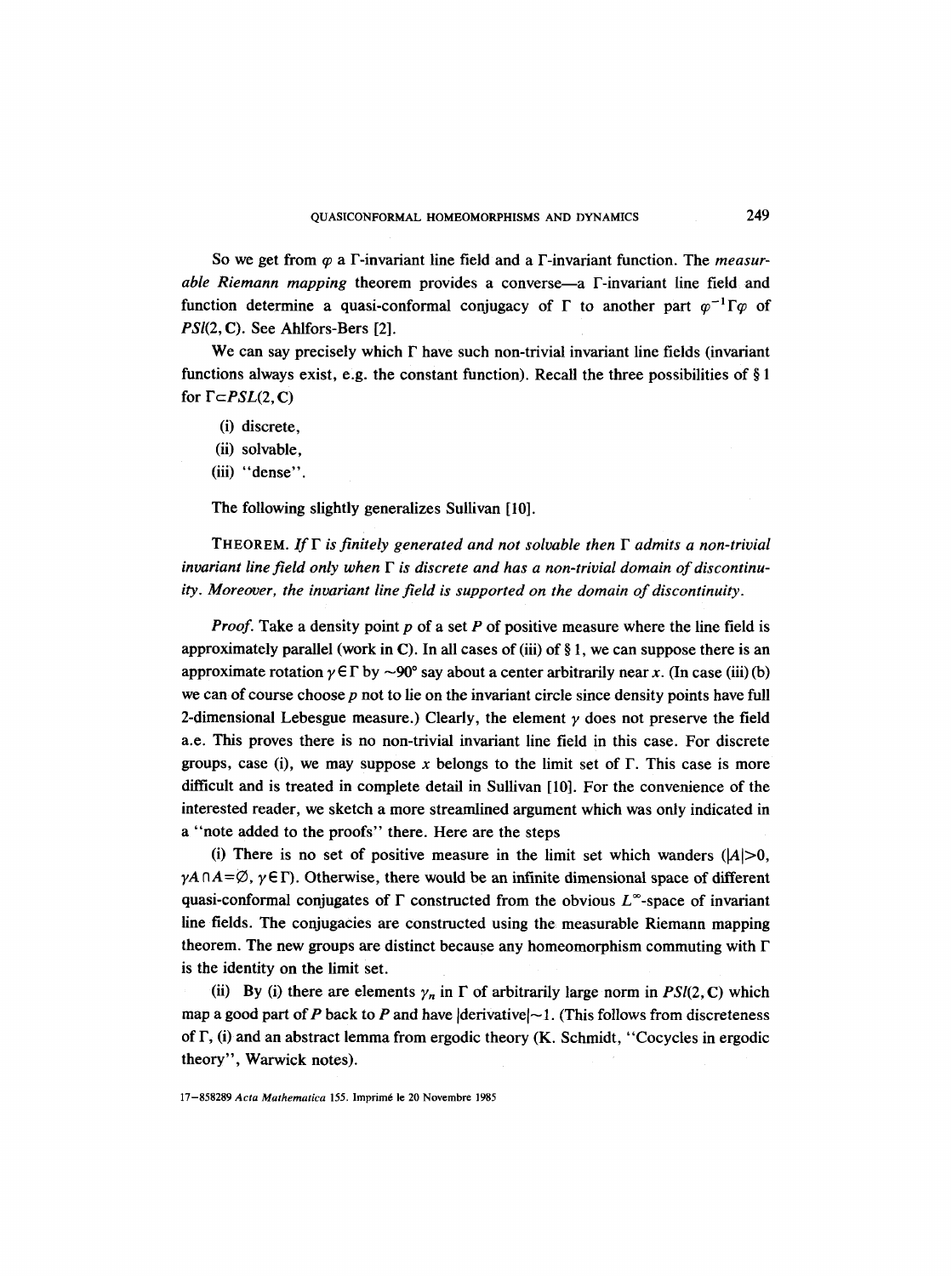(iii) Geometrically  $\gamma_n$  is up to a Euclidean motion of C an inversion in a circle with radius  $r_n \rightarrow 0$ .

The Euclidean motion maps an almost parallel field to an almost parallel field. By Lebesgue density considerations, a neighborhood of the inversion circle with  $r_n$ sufficiently small will intersect P nicely, (since  $|\gamma'_n|$  -1) and the inversion will destroy the almost parallel property. For the missing details, see Sullivan [10].

## **w 5. Holomorphic families of abstractly isomorphic subgroups (general case)**

For  $\lambda$  in  $\{z:|z|<1\}$  =D suppose  $\Gamma_{\lambda} \subset PSL(2,\mathbb{C})$  is a subgroup *isomorphic* to a given abstract group  $\Gamma$ . The dependence on  $\lambda$  is holomorphic in the sense that for each  $\gamma$  in  $\Gamma$ the corresponding  $\gamma_{\lambda}$  varies holomorphically. We will construct all such families  $\Gamma_{\lambda}$  if  $\Gamma$ is not solvable.

First, suppose that for some  $\lambda_0$ ,  $\Gamma_{\lambda_0}$  is not a discrete subgroup which has a nontrivial domain of discontinuity on the sphere. In that case we have

THEOREM 1. *Either* 

(i) *all the*  $\Gamma_{\lambda}$  *are conjugate by elements of PSl(2, C) or,* 

(ii) all the  $\Gamma_{\lambda}$  are infinitely generated discrete groups which are quasi-conformally *conjugate on*  $\tilde{C}$ . The conjugations are canonical and depend holomorphically on  $\lambda$ .

COROLLARY. If  $\Gamma$  is a finitely generated and the family  $\Gamma_{\lambda}$  is non-trivial (the  $\Gamma_{\lambda}$ *are not all conjugate in PSI(2, C)) then each*  $\Gamma_{\lambda}$  *is a discrete subgroup of PSI(2, C) with a non-trivial domain of discontinuity on (2.* 

COROLLARY (of proof). *If some*  $\Gamma_{\lambda_0}$  *has a non-trivial domain of discontinuity, then all do and there are canonical conjugacies*  $\varphi_{\lambda}$ :  $\Lambda_{\lambda_0} \leftrightarrow \Lambda_{\lambda}$  *between the actions on the limit sets depending holomorphically on 2.* 

*Proof of Theorem 1.* Suppose first for some  $\lambda_0$  and x in  $\Gamma$ ,  $x(\lambda_0)$  is hyperbolic. Consider the set  $F_{\lambda}$  of fixed points of conjugates of  $x(\lambda)$  as  $\lambda$  varies near  $\lambda_0$ . Of course  $x(\lambda)$  stays hyperbolic on a disk neighborhood U of  $\lambda_0$ . Also the coincidence or not of fixed points of two conjugates  $x_1$  and  $x_2$  is determined by the group structure of  $\Gamma(x_1, x_2)$  (§ 1). This group structure stays constant as  $\lambda$  varies by our hypothesis.

We are thus in a position to apply the  $\lambda$ -lemma of §3 to  $F_{\lambda}$ . We obtain a holomorphic family of quasi-conformal homeomorphisms  $\varphi_{\lambda} : \tilde{\mathbf{C}} \leftrightarrow \tilde{\mathbf{C}}$  carrying  $F_{\lambda}$  to  $F_{\lambda}$ .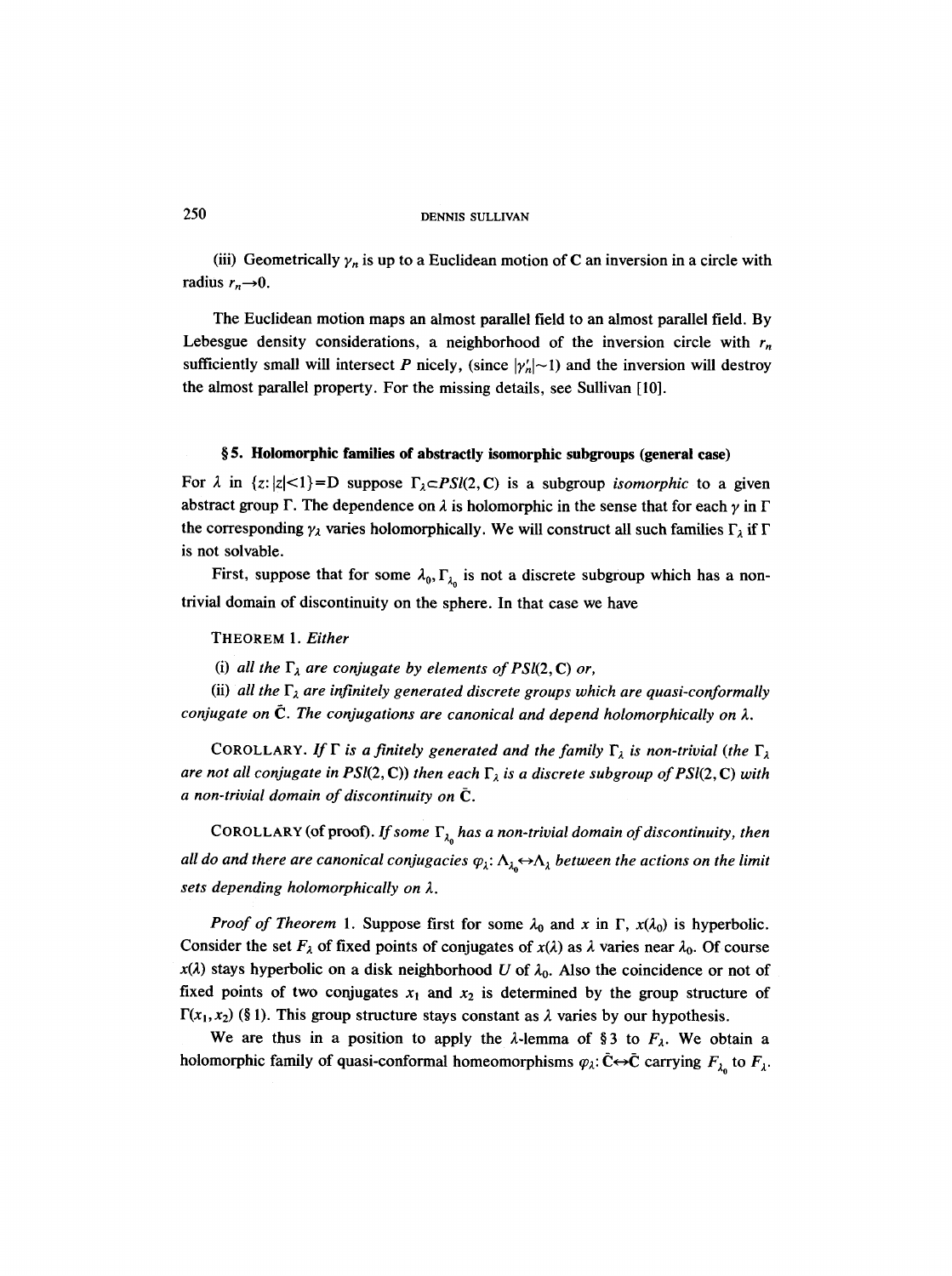Note we have used the fact that  $\bar{F}_{\lambda_0}$  is all of  $\bar{C}$ , our hypotheses and § 1. Since each  $\varphi_{\lambda}$  is a conjugacy on  $F_{\lambda_0}$  (if  $\gamma \in \Gamma$ ,  $\gamma$ ) (fixed point of  $\chi$ )=fixed point of  $\gamma^{-1}x\gamma$ ) then  $\varphi_{\lambda}$  is a topological conjugacy on all of C.

The derivative of  $\varphi_{\lambda}$  determines a measurable line field invariant by  $\Gamma$ . These do not exist for non-discrete groups or on limit sets of finitely generated groups,  $\S 4$ . So the  $\varphi_{\lambda}$  are conformal unless  $\Gamma$  is an infinitely generated discrete group (with a wandering set of positive measure on its limit set [10]).

This proves Theorem 1 for  $\lambda$  in U. In case (i)  $x(\lambda)$  stays hyperbolic up to  $\partial U$  and we can continue the argument trivially to cover all of D. In case (ii)  $\Gamma_1$  stays discrete up to the boundary of U, Jorgensen [5]. Since  $\Gamma$  is not solvable there are hyperbolic elements and we can repeat the argument for a neighborhood of the boundary point. (In particular  $x(\lambda)$  stayed hyperbolic up to the  $\partial U$ .) Continuing this way, we cover D and prove Theorem 2 under our initial assumption that for some  $\lambda_0$  and some x in  $\Gamma$ ,  $x(\lambda_0)$ was hyperbolic.

If not we must have by § 1, all the  $\Gamma_{\lambda}$  are conjugate to dense subgroups of *SO*(3, **R**). Now we choose x in  $\Gamma$  of order  $>2$  and apply the same argument to  $F_{\lambda}$  the set of fixed points of conjugates of  $x(\lambda)$ . Again  $F_{\lambda}$  is dense, moves holomorphically without collision, and defines quasi-conformal conjugacies which are actually conformal by  $\S 4$ . This proves Theorem 1 in all cases.

## **w 6. Holomorphic families of abstractly isomorphic groups (finitely generated case)**

THEOREM 2. If  $\Gamma$  is finitely generated, non-solvable and  $\Gamma_{\lambda}$  is a non-trivial holomor*phic family of abstractly isomorphic groups then all the*  $\Gamma_{\lambda}$  are quasi-conformally *conjugate (on*  $\tilde{C}$ *) discrete groups with non-trivial domains of discontinuity (on*  $\tilde{C}$ *).* 

*Proof of Theorem* 2. By the corollary to Theorem 1, § 5, all the  $\Gamma_{\lambda}$  are discrete with a non-trivial domain of discontinuity  $D_{\lambda}$ . Also the proof of Theorem 1 shows there are partial conjugacies  $\varphi_{\lambda}: \bar{F}_{\lambda} \to \bar{F}_{\lambda}$  where  $F_{\lambda}$  is the set of fixed points of conjugates of some hyperbolic element  $x(\lambda)$ . But any such  $\overline{F}_{\lambda}$  is just the limit set of  $\Gamma_{\lambda}$ . Thus we already have a canonical family of conjugacies between  $\Gamma_{\lambda}$  and the  $\Gamma_{\lambda}$  on their respective limit sets  $\Lambda_{\lambda_0}$  and  $\Lambda_{\lambda}$ .

Using the conjugacies  $\varphi_{\lambda}$  between limit sets (which start from the identity at  $\lambda = \lambda_0$ ) we obtain a correspondence between the components of  $\bar{C}-\Lambda_{\lambda_0}$  and  $\bar{C}-\Lambda_1$ . This correspondence is compatible with the action of  $\Gamma$ . By the Ahlfors finiteness theorem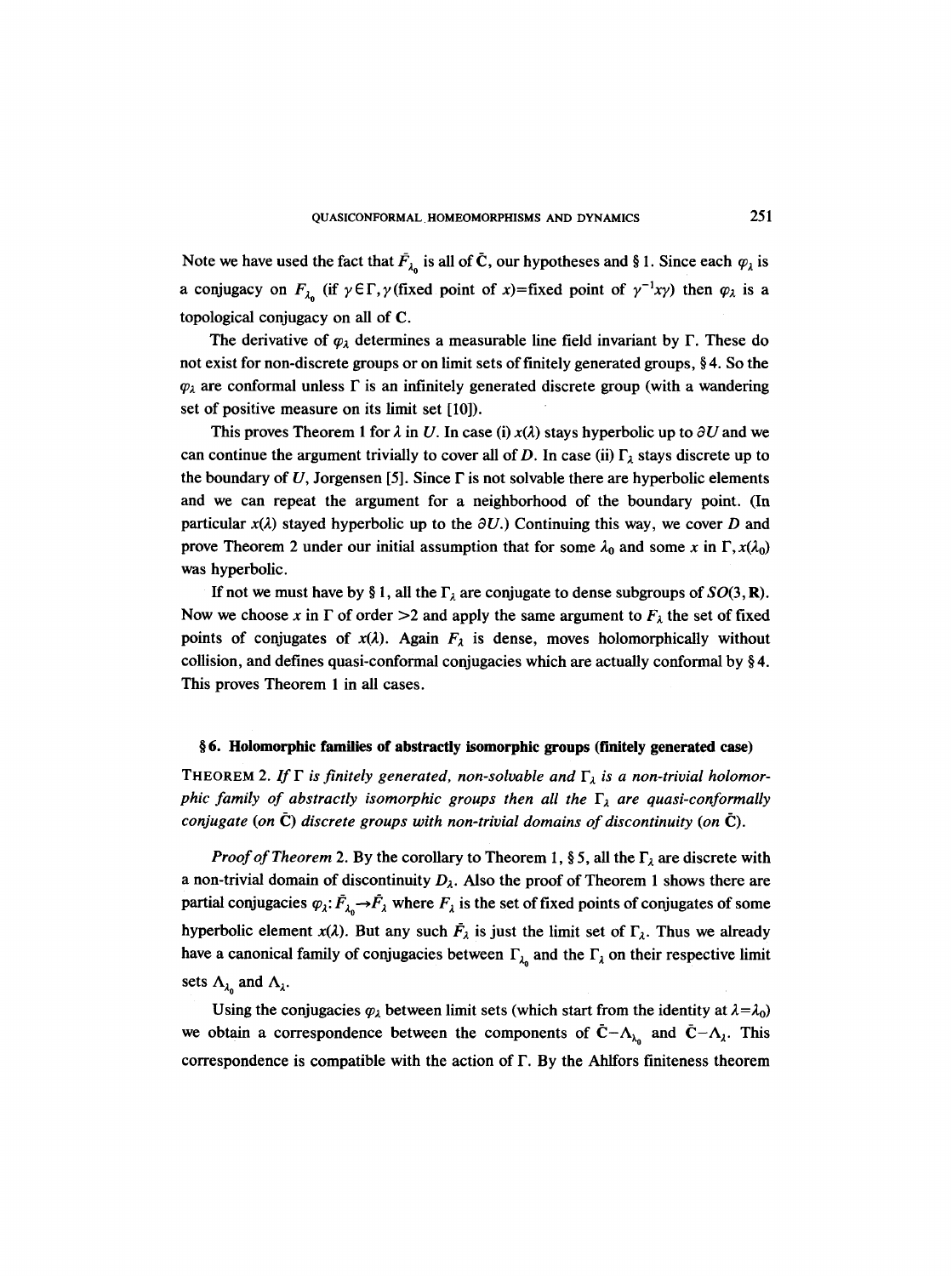

there are finitely many  $\Gamma$  orbits of components and the quotient of each by the stabilizer subgroup is a finite type Riemann surface  $R_{\lambda}$  (possibly branched). Ahlfors [1].

Let us first discuss the pure case when there is only one  $R$  which is compact and has no branched points. A somewhat subtle point (considered by Poincaré) can be dealt with more clearly in this case.

Let  $P_{\lambda_0}$  denote a finite sided polygon which serves as a fundamental domain for the action of  $\Gamma_0$  on  $D_{\lambda_0}$  wtih side pairings  $\gamma_1, \ldots, \gamma_n$  in  $\Gamma_0$ . Consider a small open neighborhood N of  $P_{\lambda_0}$  in  $\bar{C}$  and the identifications on N induced by  $\gamma_1(\lambda), \ldots, \gamma_n(\lambda)$ . For  $\lambda$  close to  $\lambda_0$ , we obtain a family of Riemann surfaces  $S_\lambda$  depending holomorphically on  $\lambda$  and homeomorphic to  $R_{\lambda_0}$ . This is so because the topological structure of  $R_{\lambda_0}$  is determined by a finite number of relations among the  $\gamma_1(\lambda_0), \ldots, \gamma_n(\lambda_0)$  on the neighborhood N. Exactly these relations persist among the  $\gamma_1(\lambda), \ldots, \gamma_n(\lambda)$  by our hypothesis.

For  $\lambda$  near  $\lambda_0$  we may choose diffeomorphisms  $S_{\lambda} \stackrel{\psi_{\lambda}}{\leftrightarrow} R_{\lambda_0}$  depending holomorphically on  $\lambda$  (exercise). The cuts on  $R_{\lambda_0}$  defining  $P_{\lambda_0}$  may be carried back to  $S_{\lambda}$  by  $\varphi_{\lambda}$  and lifted to  $D_{\lambda}$ . We obtain a polygon  $P_{\lambda}$  varying holomorphically with side pairings  $\gamma_1(\lambda), ..., \gamma_n(\lambda)$  topologically equivalent on N to  $P_{\lambda_0}$  and  $\gamma_1(\lambda_0), ..., \gamma_n(\lambda_0)$ .

Now for the subtle point. We claim  $P_{\lambda}$  is a fundamental domain for  $\Gamma_{\lambda}$  acting on  $D_{\lambda}$ . It is enough to show this for the component  $D_{\lambda}$  of  $D_{\lambda}$  containing  $P_{\lambda}$  and the corresponding stabilizer  $\bar{\Gamma}_{\lambda}$ . Now for a general fundamental polygon perturbation as discussed above the result we want is not true—the tiling generated by the perturbed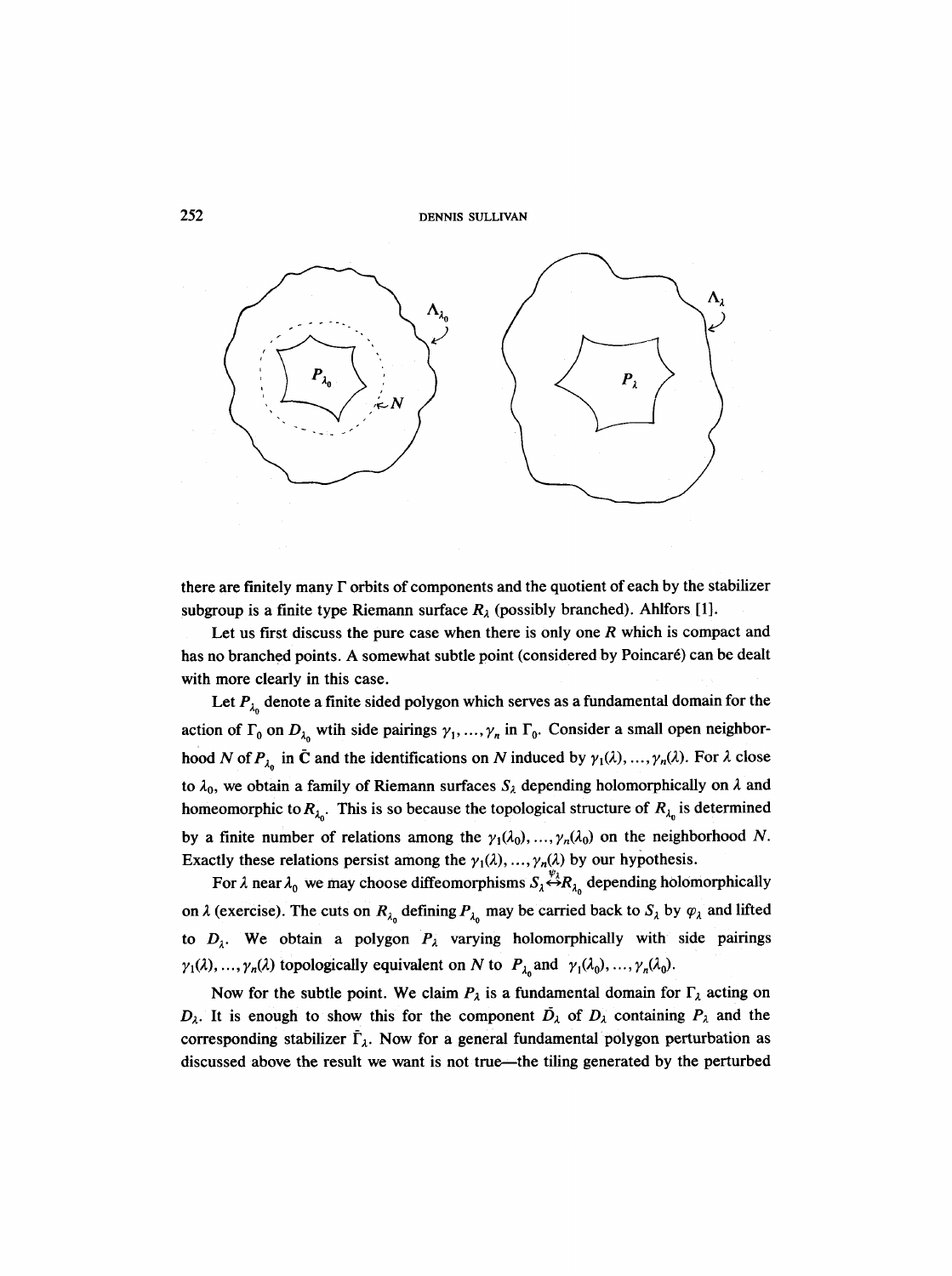polygon could cover the sphere infinitely many times. We are saved here by the fact that  $\gamma(P_{\lambda})\subset \bar{D}_{\lambda}$  for each  $\gamma$  in the stabilizer  $\bar{\Gamma}_{\lambda}$  of  $\bar{D}_{\lambda}$ .

Formally, we regard  $P_{\lambda}$  and  $\gamma_1(\lambda), \ldots, \gamma_n(\lambda)$  as determining a complex projective structure on the Riemann surface  $S_{\lambda}$ . There is an associated equivariant developing map d of some covering space  $\bar{S}_\lambda$  into  $\bar{C}$ . (Intuitively the adjacent copies of  $P_\lambda$  spread out by words in  $\gamma_1, ..., \gamma_n$ . By the above fact,  $\gamma(P_\lambda) \subset \overline{D}_\lambda$  for  $\gamma$  in  $\overline{\Gamma}_\lambda$ , the developing map  $d$  is a covering of its image, Gunning  $[4]$ . For an easy proof consider the Poincaré metric on  $\bar{D}_\lambda$  and the Poincaré metric on  $\bar{S}_\lambda$  making the developing map d into a local isometry. This shows  $d$  is an isometric immersion between complete connected manifolds  $\bar{S}_\lambda$  and  $\bar{D}_\lambda$ . Thus d is onto and a covering map.

Since  $d$  is equivariant, we may pass to the quotient getting an isometric immersion of  $S_{\lambda}$  ot  $R_{\lambda}$ . These have the same topological type, so this quotient map is an isomorphism. This proves  $P_{\lambda}$  is a fundamental domain for the action of  $\bar{\Gamma}_{\lambda}$  on  $\bar{D}_{\lambda}$ .

Now we can use  $\Gamma_{\lambda}$  to extend the correspondence  $R_{\lambda} \rightarrow S_{\lambda}$  to an equivariant bijective correspondence  $D_{\lambda} \stackrel{\psi_{\lambda}}{\leftrightarrow} D_{\lambda}$  depending holomorphically on  $\lambda$ . We can combine  $\bar{\psi}_{\lambda}$  with the disjoint correspondence between limit sets  $\Lambda_{\lambda} \stackrel{\varphi_{\lambda}}{\leftrightarrow} \Lambda_{\lambda}$ . By § 3 these fit together to give a family of quasi conformal homeomorphisms. These are conjugations between  $\Gamma_{\lambda_0}$  and  $\Gamma_{\lambda}$  by construction. This proves Theorem 2 in this pure case for  $\lambda$  near  $\lambda_0$ .

For any  $\lambda$  in D choose an arc in D to  $\lambda_0$ . Compactness of the arc and the argument above now shows  $\Gamma_{\lambda}$  and  $\Gamma_{\lambda_0}$  are quasi-conformally conjugate. This completes the proof in the pure case.

A finite number of cocompact torsion free components is treated in the same way.

Now consider adding branch points and cusps to  $R_{\lambda_0}$ . A subgroup of finite index  $\Gamma_t$ in  $\Gamma$  can be chosen to be normal and torsion free (Selberg lemma). A proof for  $\Gamma$ , respecting the finite symmetries  $\Gamma/\Gamma$ , will be a proof for  $\Gamma$ . In this way, we suppress branch points.

Considering  $\Gamma$  now to be torsion free, a puncture in  $R_{\lambda_0}$  corresponds to an infinite cyclic parabolic subgroup  $\{\gamma_0(\lambda_0)\}\subset \overline{\Gamma}_{\lambda_0}$ . Consider trace  $\gamma_0(\lambda)$ . This analytic function must be constantly 2, for otherwise elliptics of finite order would be created for  $\lambda$  near  $\lambda_0$  contradicting our hypothesis. Thus,  $\gamma_0(\lambda)$  stays parabolic for  $\lambda$  near  $\lambda_0$ .

Now we consider a fundamental domain  $P_{\lambda_0}$  for  $\overline{\Gamma}_{\lambda_0}$  with cusps, a neighborhood N as in the figure and the perturbed fundamental domain  $P_{\lambda}$  defined as above.

The proof in the cocompact case can be said now in exactly the same way to treat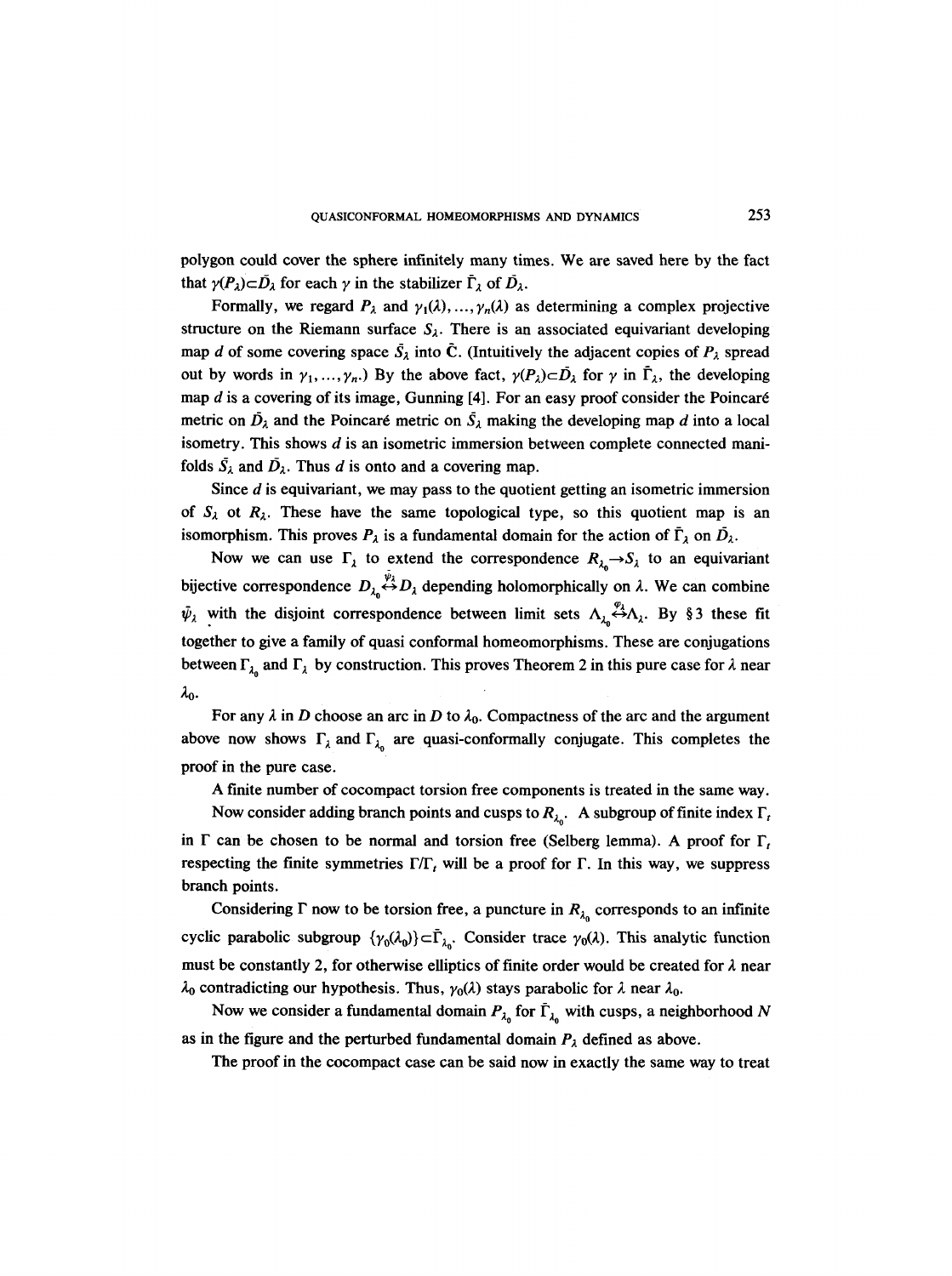

the case with punctures. The point is that the cusps move nicely because  $\gamma_0(\lambda)$  stays parabolic. If a finite symmetry group is present, we make the constructions compatible with that symmetry. Q.E.D.

## **w 7. Structural stability implies geometrically finite or rigid**

Say that a finitely generated non-solvable subgroup  $\Gamma_0 \subset PSI(2, \mathbb{C})$  is

*non rigid* if these are arbitrarily near non conjugate representations. Otherwise, it is *rigid,* 

*structurally stable if* all sufficiently nearby representations are faithful i.e. injective,

*convex cocompact* if  $\Gamma_0$  is discrete, has no parabolics, and has a finite sided fundamental domain in hyperbolic space.

*Note. Convex cocompact* for discrete groups is equivalent to an expanding or hyperbolicity property for the action of  $\Gamma_0$  on the limit set  $\Lambda \subset \tilde{C}$ . For all x in  $\Lambda$  there is  $\gamma \in \Gamma_0$  so that  $|\gamma'x| > 1$  (spherical metric). It is also equivalent to the compactness of the intersection of a fundamental domain in hyperbolic space with the convex hull of the limit set. Sullivan [11]  $\S 2$ , or  $\S 9$  of this paper.

THEOREM A. A structurally stable  $\Gamma_0 \subset PSI(2, C)$  is either rigid or convex cocom*pact.*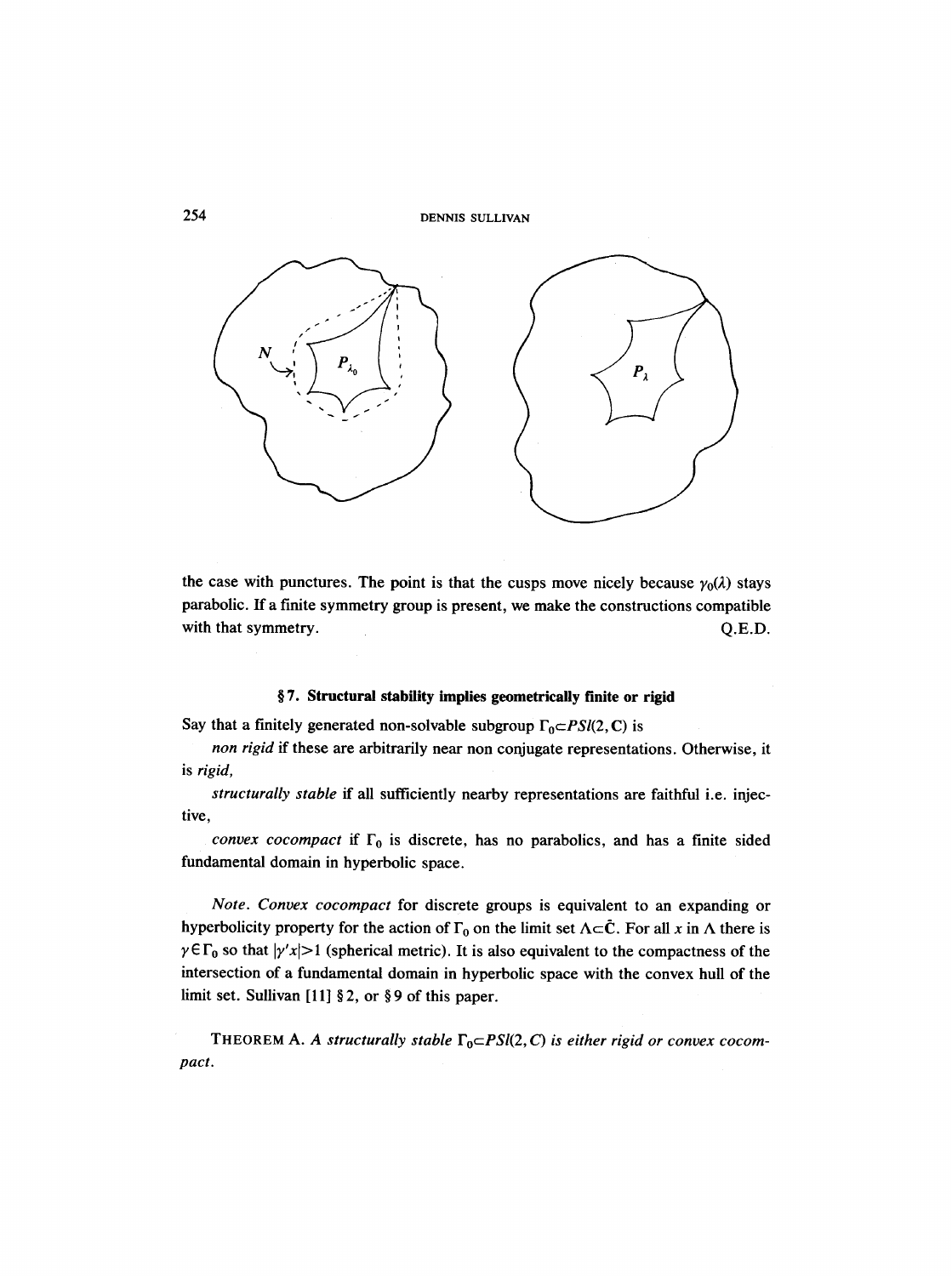*Proof.* Suppose  $\Gamma_0$  is not rigid. Then the algebraic variety of representations into *PSI(2, C)* modulo conjugation has positive dimension at  $\Gamma_0$ . We can then have a nontrivial holomorphic family of subgroups  $\Gamma_{\lambda}$ ,  $\lambda \in \{z: |z|=1\}$  passing through  $\Gamma_0$  and any nearby point (Bruhat, Cartan). These are all isomorphic (by structural stability). By Theorem 2, §6, all the  $\Gamma_{\lambda}$  are discrete, quasi-conformally conjugate, with non-trivial domains of discontinuity on  $\tilde{C}$ .

Suppose for now that  $\Gamma_0$  is torsion free. Let  $M_0$  be the hyperbolic three-manifold  $H^3/\Gamma_0$  where  $H^3$  is hyperbolic 3-space. By Scott [9]  $\Gamma_0$  is not only finitely presented but  $M_0$  has a compact submanifold  $C_0 \subset M_0$  of the same homotopy type as  $M_0$ . Denote the components of  $(M_0$ -interior  $C_0$ =E by  $E_1, ..., E_n$ . By excision and Mayer-Vietoris,

$$
\bigoplus_i H_*(E_i, \partial E_i) = H_*(E, \partial E) = H_*(M_0, C_0) = 0.
$$

Thus each of the  $E_i$  are homologically like cylinders on their boundaries  $\partial E_i$ —which are thus connected. We refer to the  $E_i$  as the ends of  $M_0$ .

Let  $d_i$  be 1 if  $\partial E_i$  is a torus and  $3g-3$  if the genus g of  $\partial E_i > 1$ . Then Thurston (14, chapter 5] shows the dimenison  $D$  of the variety of representations modulo conjugacy at  $\Gamma_0 \geq \sum_i d_i$ . (The proof if there are no torii is just a matter of counting generators and relations. The proof for torii is also simple but ingenious.)

Now we derive an upper bound for the dimension  $D$ . Let  $S$  be the quotient of the domain of discontinuity by  $\Gamma_0$ . Then by the Ahlfors finiteness theorem [1], S is a finite union of compact Riemann surfaces with at most finitely many punctures. Each component  $S_i$  of S is hyperbolic in the sense that its Euler characteristic is negative,  $-X_i=-Euler$  characteristic of  $S_i=(2g_i-2)+p_i$  where  $g_i$  is the genus and  $p_i$  is the number of punctures. (This is true because some covering space of  $S_i$  is a region of  $\bar{C}$ with infinitely many frontier points.)

The quasiconformal deformations of  $\Gamma_0$  all arise from deformations of S by Sullivan [10]. The deformations of  $S_i$  has dimension  $(3g_i-3)+p_i$  for  $g_i=0,1,2,3,...$ Thus we have  $D=\sum_i(3g_i-3+p_i)$ .

Recently Kulkarni and Shalen [6] have derived a purely topological result that implies the negative Euler characteristic of  $S$  is at most twice the negative Euler characteristic of  $\Gamma_0$  (or  $M_0$ ), i.e.

$$
\sum_i (2g_i - 2) + p_i \le -2
$$
(Euler characteristic *M*).

Combining all these relations we conclude no  $d_i$  can be 1 (i.e. no component of  $\partial M_0$  is a torus) and all  $p_i$  are zero. Thus each component of S is compact and it also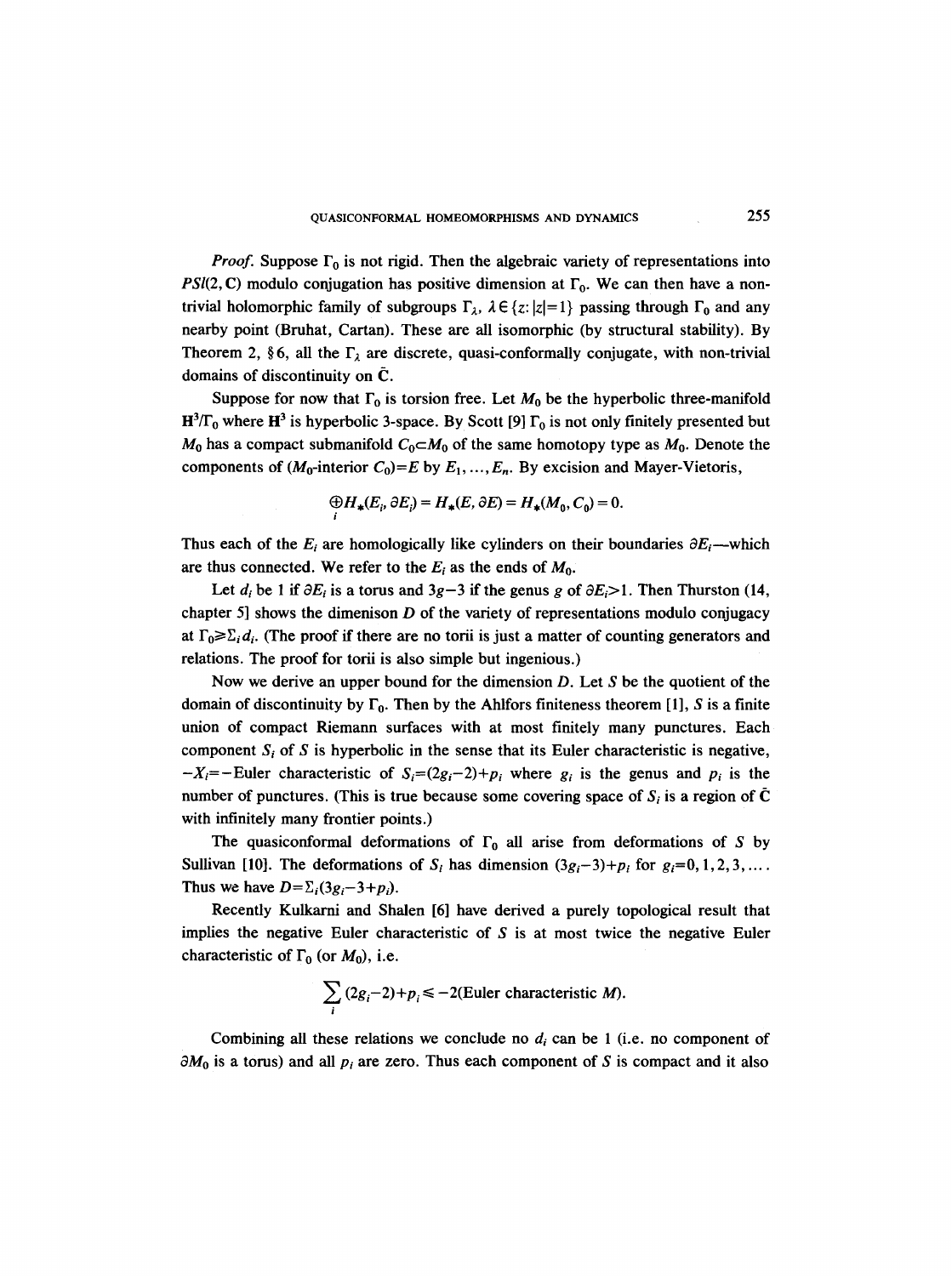follows the Euler characteristics of  $\partial M_0$  and S are equal. The homological product structure of the ends and the collar structure associated to cocompact domains of discontinuity then implies that each end of  $M=H^3/\Gamma$  defines one component of  $\partial M_0$  and one component of S of the same genus.

It now follows that  $\Gamma_0$  is geometrically finite without parabolics because after removing from M neighborhoods of the geometrically finite part the result is compact.

*Acknowledgement.* David Epstein kindly pointed out my earlier argument had a gap because of parabolics. This gap is neatly filled by the Kulkarni-Shalen inequality.

## **w 8. Theorem A with fixed parabolics**

There is also a relative version of Theorem A. Suppose  $\Gamma_0$  is still non-rigid after fixing the traces of a finite number of elements to be 2. Because of non-rigidity by Theorem 2  $\Gamma_0$  is a discrete group. Assume now the above parabolic elements correspond to fixing a certain number of cusps of rank 2 and a certain number of rank one which are associated to punctures of the Riemann surface (domain of discontinuity of  $\Gamma_0/\Gamma_0$ . Suppose finally that all sufficiently close representations with these fixed traces are injective.

THEOREM A'. Then  $\Gamma_0$  must be geometrically finite with no cusps other than the *prescribed ones.* 

*Proof.* The proof is the same as that of Theorem A.

## **w 9. Structural stability in the sense of differentiable dynamics**

We describe a structural stability theorem for group actions which applies to all convex cocompact discrete hyperbolic groups (=geometrically finite without parabolics). Let G be a finite symmetric set of generators for  $\Gamma$  ( $g \in G \Leftrightarrow g^{-1} \in G$ ) acting smoothly on a manifold with a compact invariant set A. We suppose first that the action is *expanding*  near A:

(i) For each g in G there is an open set  $Ug$  on which g expands the length of all tangent vectors by a factor  $\lambda > 1$ . The *Ug* for  $g \in G$  cover  $\Lambda$ .

The expanding property will allow us to code points of  $\Lambda$  by infinite sequences of elements of G. Our second assumption will imply this coding is essentially unique. Say two sequences  $\{g_i\}$ ,  $\{f_m\}$  in G are  $\leq N$  apart if for all *n* there is an *m* (and vice versa) so that the *minimal* word length (in letters of G) of the element

 $(f_m \dots f_2 f_1)(g_n \dots g_2 g_1)^{-1}$ 

is  $\leq N$ .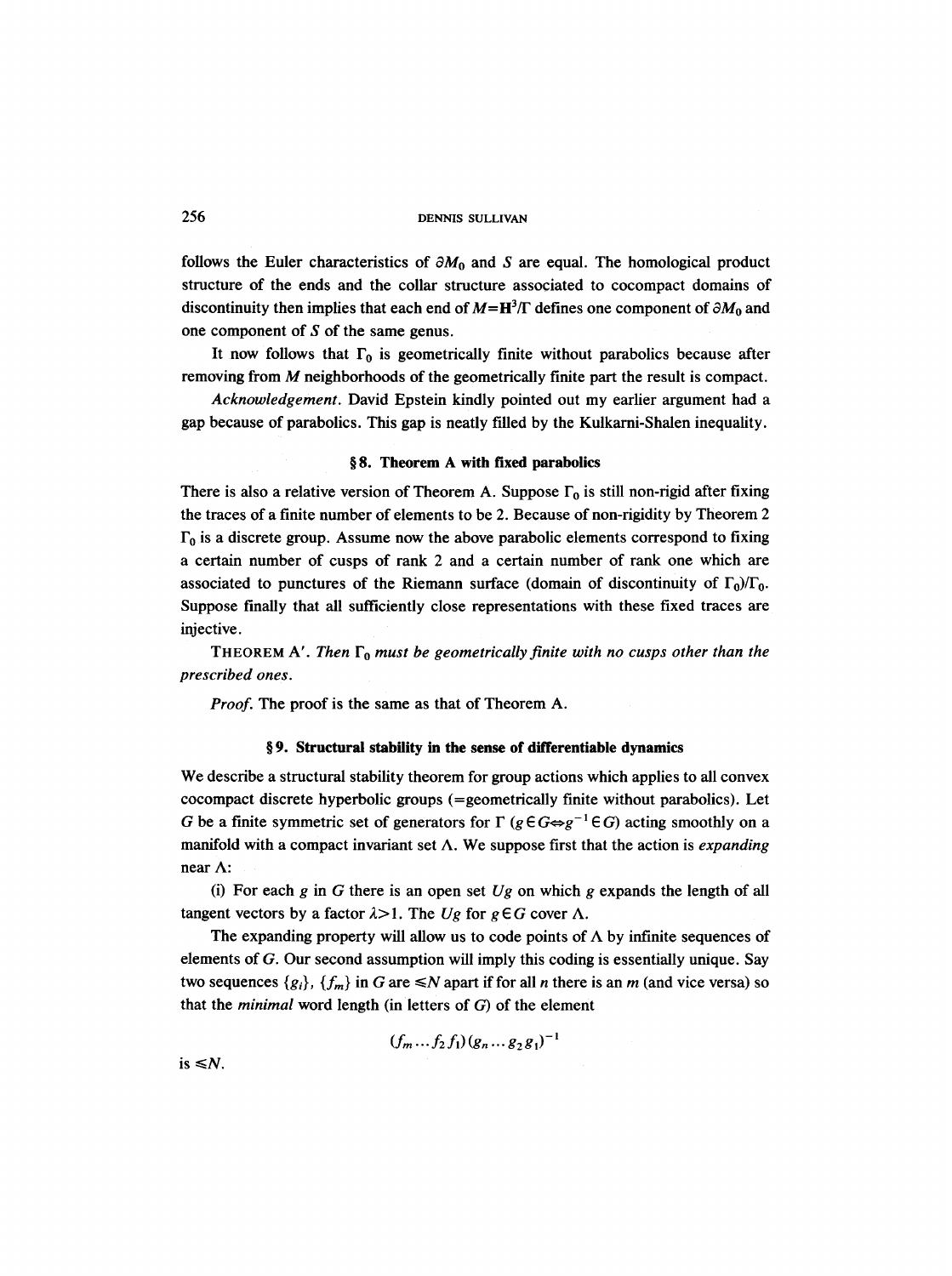(ii) Now for any x in  $\Lambda$  consider any sequence  $g_0, g_1, \ldots$  from G so that if  $x_0=x$ ,  $x_1 = g_0 x_0, \ldots, x_{n+1} = g_n x_n, \ldots$  we have  $x_n$  belongs to the expanding domain of  $g_{n+1}$  for  $n=1,2,...$  (Note  $n=0$  is not included.) We say the action of  $\Gamma$  is *hyperbolic* if besides (i) we have there is an N so that for each x in  $\Lambda$  any two such sequences are  $\leq N$  apart.

THEOREM I. *The action of any convex cocompact group is hyperbolic on its limit set in*  $\bar{C}$ .

Now suppose we perturb the generators G slightly near  $\Lambda$  in the  $C^1$  topology so that all the relations of  $\Gamma$  are still satisfied.

THEOREM II. For any sufficiently small perturbation  $\Gamma_1$  of a hyperbolic group action  $\Gamma$  there is a compact invariant set  $\Lambda_1$  *near*  $\Lambda$  and a topological conjugacy *between the action of*  $\Gamma$  *on*  $\Lambda$  *and*  $\Gamma$ <sub>1</sub> *on*  $\Lambda$ <sub>1</sub>*.* 

COROLLARY. *The group generated by the perturbed generators is abstractly isomorphic to F. That is, there are no new relations.* 

*Proof of Theorem II. (i)* Let  $B(x, r)$  denote the ball of center x and radius r. Let  $\varepsilon > 0$ be smaller than the 1/2 Lebesgue number  $\delta$  of the cover *Ug* of  $\Lambda$ . For each sequence  $(g_0, g_1, \ldots)$  and  $(x_0, x_1, \ldots)$  as above in (ii) with the additional assumption that  $B(x_i, \delta)$  $U_{g_i}$ , *i*=0, 1, 2, ... consider the sequence of balls  $B_i=B(x_i, \varepsilon)$ . Let the generators G be C<sup>1</sup> perturbed (to  $\bar{G}$ ) by small amounts to be determined below.

We will want first that if  $h_i = g_i^{-1}$  ( $\bar{h}_i = \bar{g}_i^{-1}$ ) then  $\bar{h}_i$  compresses  $B_{i+1}$  well into the interior of  $B_i$  by a factor <1. This follows for sufficiently small  $C^1$ -perturbations because  $h_i$  compresses  $B_{i+1}$  concentrically into  $B_i$  by a definite factor less than one.

(ii) It follows that for *n* large  $\bar{w}_n(B_{n+1})$  is an exponentially small ball about x (where  $w_n=h_1\cdot h_2\cdot\ldots\cdot h_n$ ). We will define our conjugacy  $\varphi$  by  $\varphi(x)=\bigcap_n\bar{w}_n(B_{n+1})$ *where*  $\bar{w}_n = \bar{h}_1 \cdot \bar{h}_2 \cdot \ldots \cdot \bar{h}_n$ .

(iii)  $\varphi$  *is well defined.* 

*Proof.* If  $(f_0, f_1, \ldots)$  is another sequence starting at x by our second assumption (ii) it is no more that N from  $(g_0, g_1, \ldots)$ . There are only finitely many elements in  $\Gamma$  of minimal word length  $\leq N$  so there is an upper and lower bound on the distorsion of any tangent vector in  $\Lambda$  for them. If  $B'_1, B'_2, \ldots$  denotes the balls corresponding to  $(f_0, f_1, \ldots)$ and  $n$  is given there is an  $m$  and an element f from the finite set above carrying a central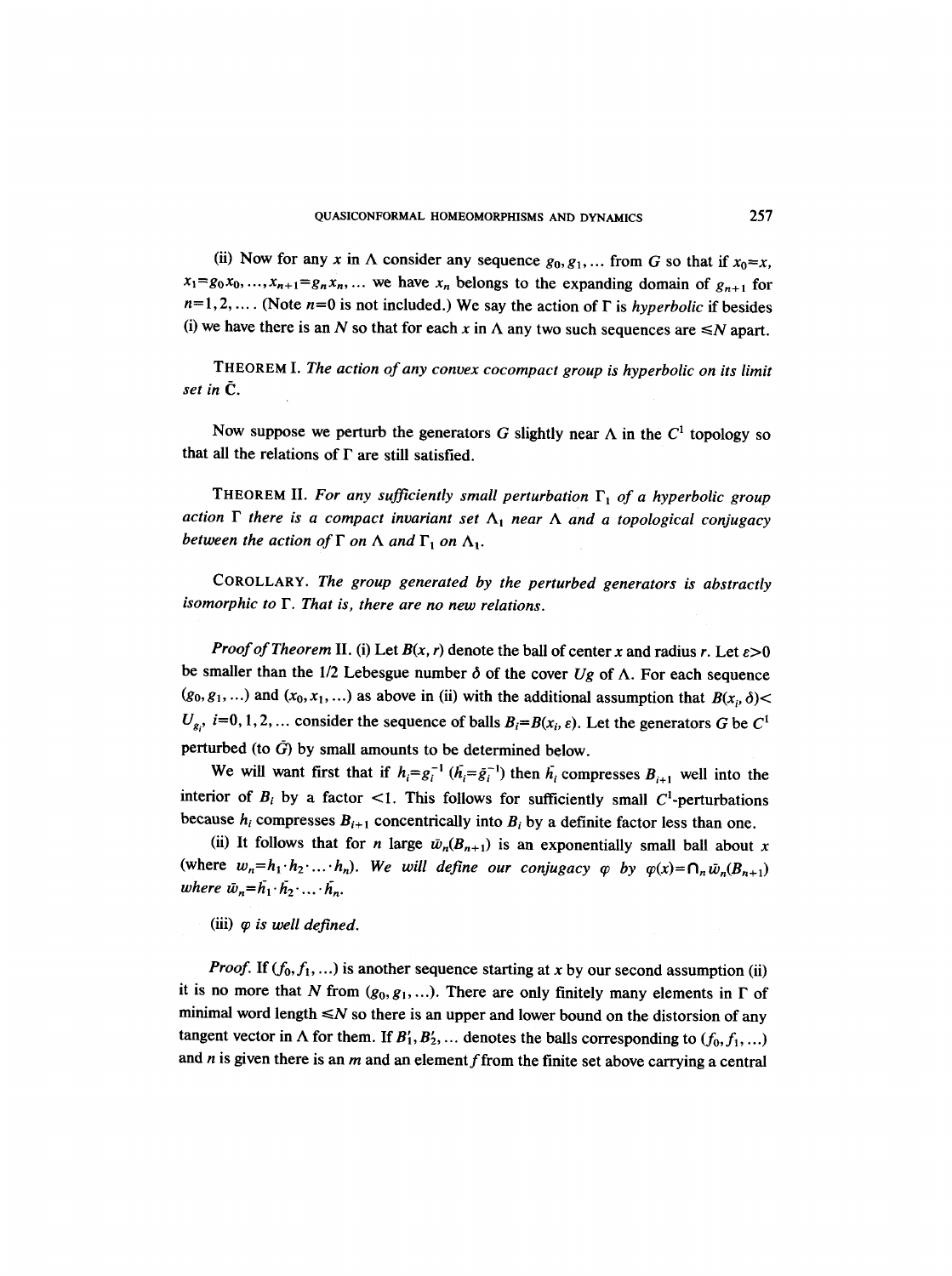

part of  $B'_n$  into a central part of  $B_m$  with bounded distorsion (and vica versa). The perturbed generators satisfy the same relations which means f will also carry part of  $B'_n$ into  $B_m$  with bounded distortion for small enough perturbations. Thus  $\bigcap_{n \bar{\omega}_{n-1}} B'_n = \bigcap_{m \bar{\omega}_{m-1}} B_m$ , and these two choices determine the same  $\varphi(x)$ .

(ii)  $\varphi$  *is continuous.* 

*Proof.* If x varies slightly, the balls  $B_i$  up to a fixed point  $n+1$  (for a given code) only vary slightly. Thus  $\varphi(x)$  in  $\bar{\omega}_n(B_{n+1})$  only varies slightly.

(iii)  $\varphi$  *is a conjugacy.* 

*Proof.* If x is  $\Lambda$  and  $g_0 \in G$ , let  $y = g_0 x$ . Choose a code  $g_1, g_2, \ldots$  for y defining  $\varphi(y)$ . Choose a code  $f_0, f_1, \ldots$  for x defining  $\varphi(x)$ . By our second assumption  $g_0, g_1, \ldots$  is  $\leq N$ from  $f_0, f_1, \ldots$ . (Note. This is why we omitted  $n=0$  in the definition.) By the argument of (iii),  $g_0^{-1}\varphi(y)=\varphi(x)$ . Thus  $\varphi$  is a conjugacy.

 $(iv)$   $\varphi$  *is injective.* 

*Proof* (classic).  $\varphi(x)$  is within  $\varepsilon$  of x because  $\varphi(x)$  belongs to  $B_1 = B(x, \varepsilon)$ . The action of  $\Gamma$  on  $\Lambda$  is expansive. If two points are closer than  $\delta$ , their distance apart can be expanded by the factor  $\lambda > 1$ . If  $\varphi(x_1) = \varphi(x_2)$  we deduce distance  $(x_1, x_2) \leq 2\varepsilon < \delta$  and  $\varphi(\gamma x_1) = \varphi(\gamma x_2)$  for all  $\gamma$ . This is a contradiction. This proves Theorem II.

*Proof of Theorem* I. If F is a discrete group of hyperbolic isometries a fundamental domain in hyperbolic space may be constructed by removing those half spaces where  $|y/x|>1$  (in the Euclidean metric on the ball) for all  $\gamma$  in  $\Gamma$ . This is the Dirichlet construction reinterpreted in the Euclidean metric. For  $\Gamma$  convex cocompact a finite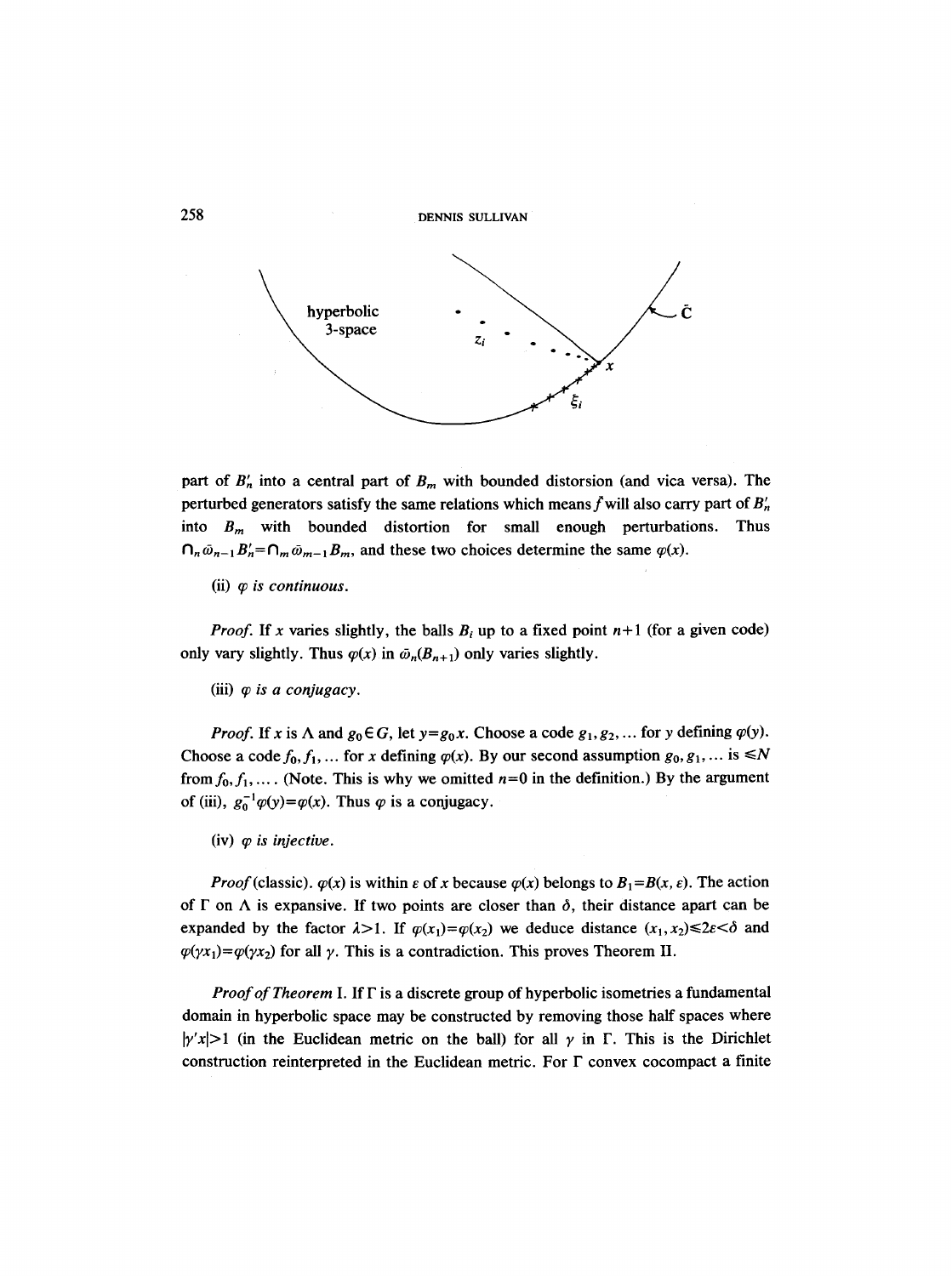number of these suffice and the resulting fundamental domain does not adhere to the limit set of  $\Gamma$ . Thus  $\Gamma$  is expanding on the limit set. The g in G correspond to the faces of the fundamental domain on the limit set. The *Ug* are the open disks on the sphere at infinity defined by the faces, cut down slightly.

For the second property, consider x in  $\Lambda$  and a sequence of group elements  $g_0, g_1, \ldots$  so that if  $x_0 = x$ ,  $x_1 = g_0 x_0, \ldots, x_{n+1} = g_n x_0, \ldots$  then  $x_n$  belongs to  $Ug_n$  (cut down slightly by the Lebesgue number). Consider  $w_n=h_1h_2...h_n$  where  $h_i^{-1}=g_i$ . Each  $w_n$  (n>n<sub>0</sub>) squeezes a ball of definite size  $B(x_{n+1}, 1/2\delta)$  down around x by exponentially increasing with  $n$  faster.

*Claim.* This implies the sequence of points  $z_0, z_1, \ldots$  in hyperbolic space lies within a bounded distance of a geodesic heading towards x at infinity  $(z_i = w_i$  (center of ball model)). To see this claim let  $\xi_i$  be the point at infinity behind  $z_i$  (as viewed from the center). Since  $w_i$  (center)= $z_i$ ,  $w_i$  consists of a rotation about the center followed by the hyperbolic element  $h_i$  with fixed point at  $\xi_i$  (and its antipode) which squeezes down around  $\zeta_i$  the right amount to send the center to  $z_i$ . A look at the derivative of  $h_i$  shows how close  $\xi_i$  must be to x. This proves first that  $\xi_i \rightarrow x$ . This implies  $z_i \rightarrow x$  since  $z_i$  does converge to infinity.

On the other hand if  $d_i$ =hyperbolic distance (center,  $z_i$ ) then  $d_i$ ≤constant *i* because distance  $(z_i, z_{i+1}) \leq$ constant. Also  $d_i \geq$ constant *i* because of the statement above about  $w_i$  squeezing a ball down around x (exponentially).

Thus  $i \rightarrow z_i$  is a discrete quasi-geodesic in hyperbolic space (the distance between any pair n, m of its points is comparable in ratio to  $|n-m|$ ) and thus lies a bounded distance from a geodesic (for a reference see Thurston's discussion of Mostow rigidity [14, chapter 5]. This geodesic must converge to x because  $z_i$  does.

As a corollary, we deduce any two such sequences  $z_i$ ,  $\bar{z}_i$  are a bounded distance apart (the bounds are uniform in terms of the constants above) in hyperbolic space.

If we assume the center lies in the convex hull  $C$  of the limit set all the above discussion takes place in C. Since  $C/\Gamma$  is a compact manifold with boundary, an orbit of  $\Gamma$  in C has an induced metric equivalent in ratio to the minimal word length metric on  $\Gamma$ (observation of Milnor). Thus we have proven the uniqueness property for hyperbolicity. This proves Theorem I.

*Remark.* (Generalization of Theorem 1 to metric spaces.) The proof and formulation of the assertion *hyperbolicity implies structural stability* go through for expanding group actions on metric spaces. A sufficiently small perturbation means  $C<sup>0</sup>$  close but still expanding.